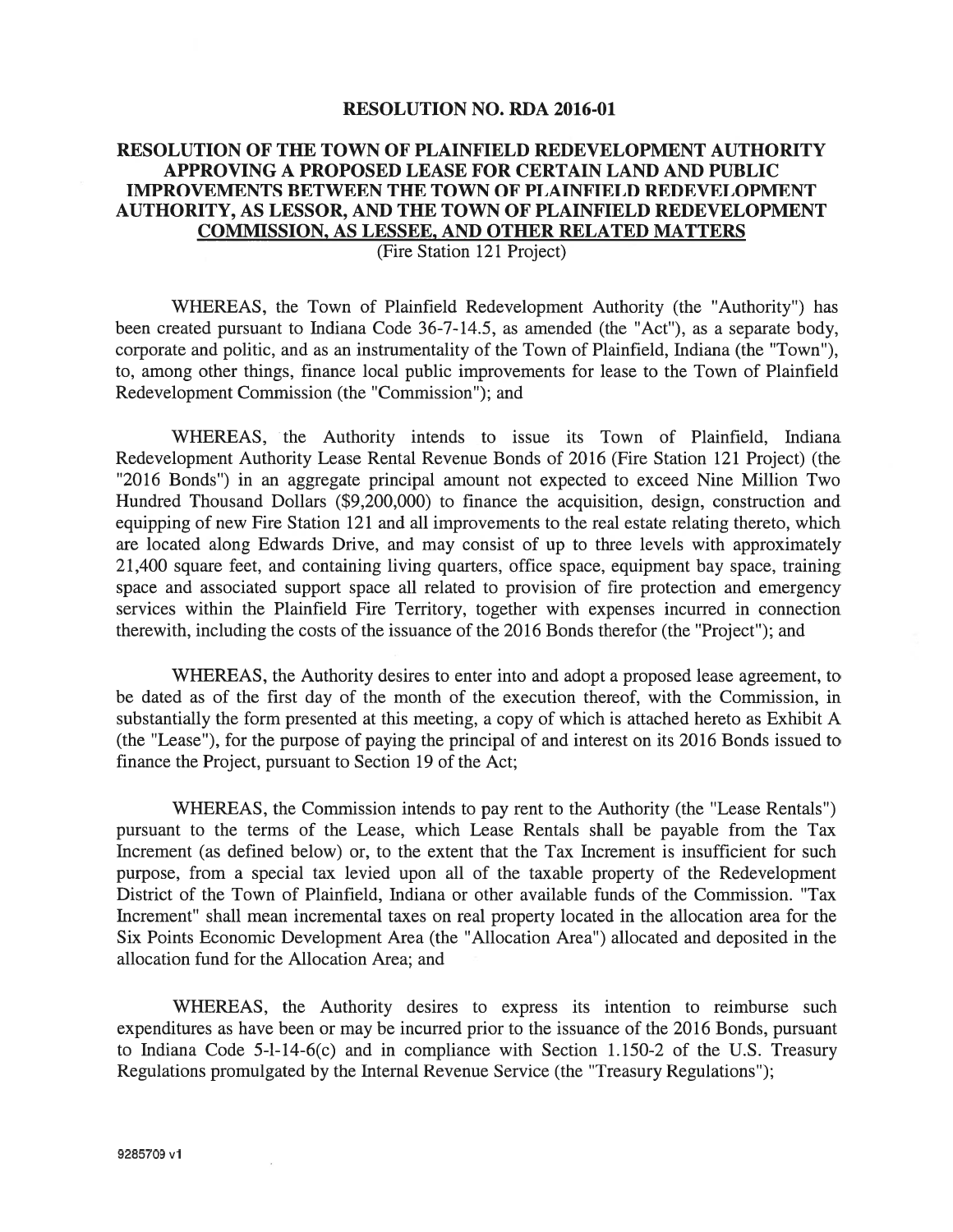NOW, THEREFORE, BE if RESOLVED by the Town of Plainfield Redevelopment Authority, as follows:

1. The Authority hereby approves the Lease between the Authority and the Commission, to be dated as of the first day of the month of the execution thereof, in substantially the form presented at this meeting and attached hereto as Exhibit A.

2. The Authority hereby authorizes the President and the Secretary of the Authority to execute and attest, respectively, the Lease and to approve changes to the Lease as may be recommended by counsel with approval of any such changes to be evidenced by the execution and attestation of the Lease by the President and the Secretary, respectively, of the Authority.

3. The Secretary of the Authority is hereby directed to file <sup>a</sup> copy of the proposed Lease, as approved, with the Commission.

4. The Authority hereby establishes its intent to issue the 2016 Bonds pursuan<sup>t</sup> to the Act for the purpose of financing the Project and further declares that, for the purpose of evidencing compliance with Indiana Code 5-1-14-6(c) and Section 1.150-2 of the Treasury Regulations, it reasonably expects to reimburse with the proceeds of the 2016 Bonds expenditures for the paymen<sup>t</sup> of the Project during the period beginning on the date sixty (60) days prior to the date of this Resolution until the date of issuance of the 2016 Bonds, which expenditures are expected to be paid initially from other legally available funds of the Town or the Commission.

5. This Resolution shall be in full force and effect after its adoption by the Authority.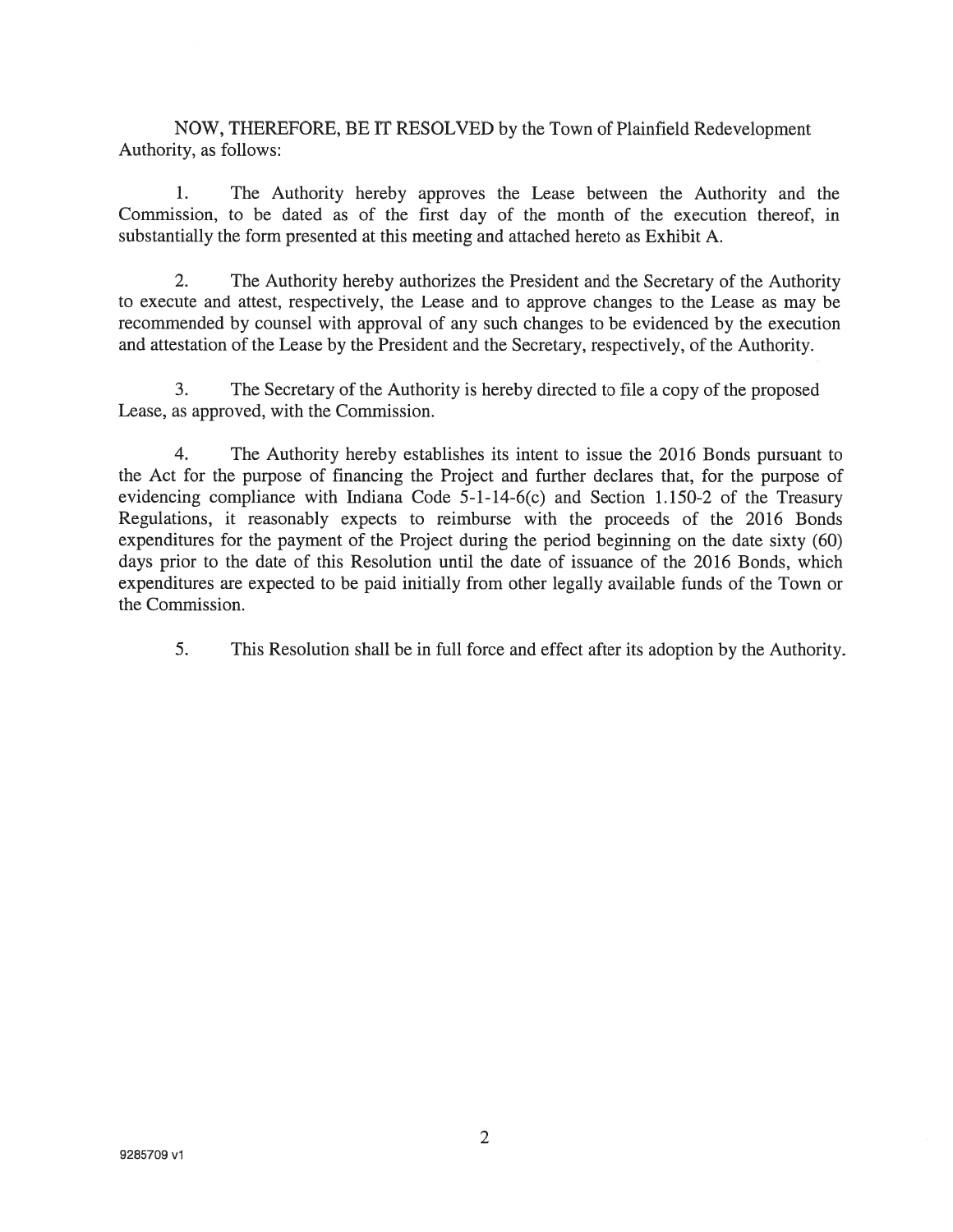ADOPTED AND APPROVED at <sup>a</sup> meeting of the Plainfield Redevelopment Authority held on the  $29<sup>th</sup>$  day of August, 2016.

PLAINFIELD REDEVELOPMENT AUTHORITY

 $By: \triangle X \cup M$  we we will

Steven A. Eichenberger, President

ATTEST: John Himmelheber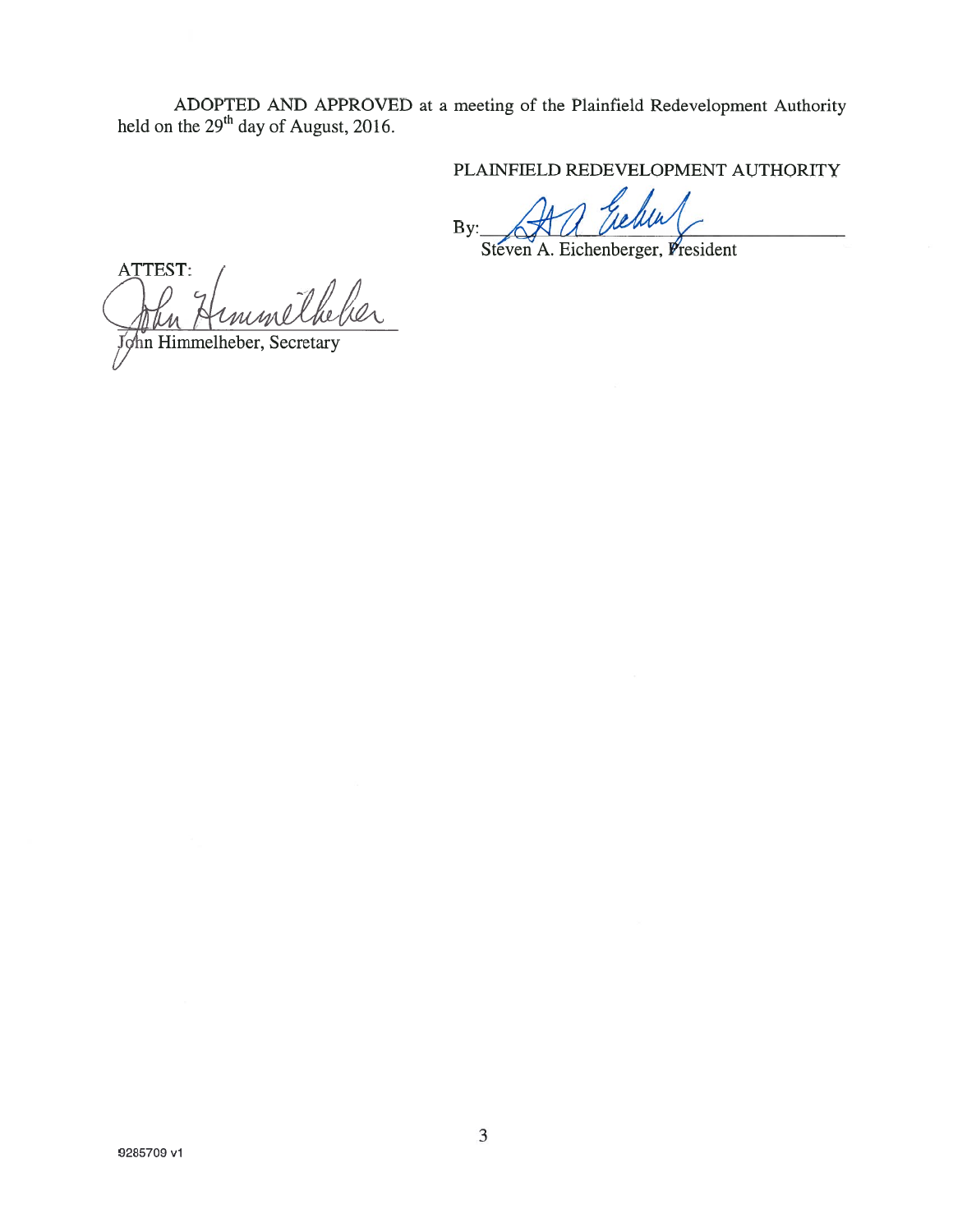#### LEASE AGREEMENT

#### Between

## TOWN OF PLAINFIELD REDEVELOPMENT AUTHORITY

and

## TOWN OF PLAINFIELD REDEVELOPMENT COMMISSION

# DATED AS OF SEPTEMBER 1, 2016

(Fire Station 121 Project)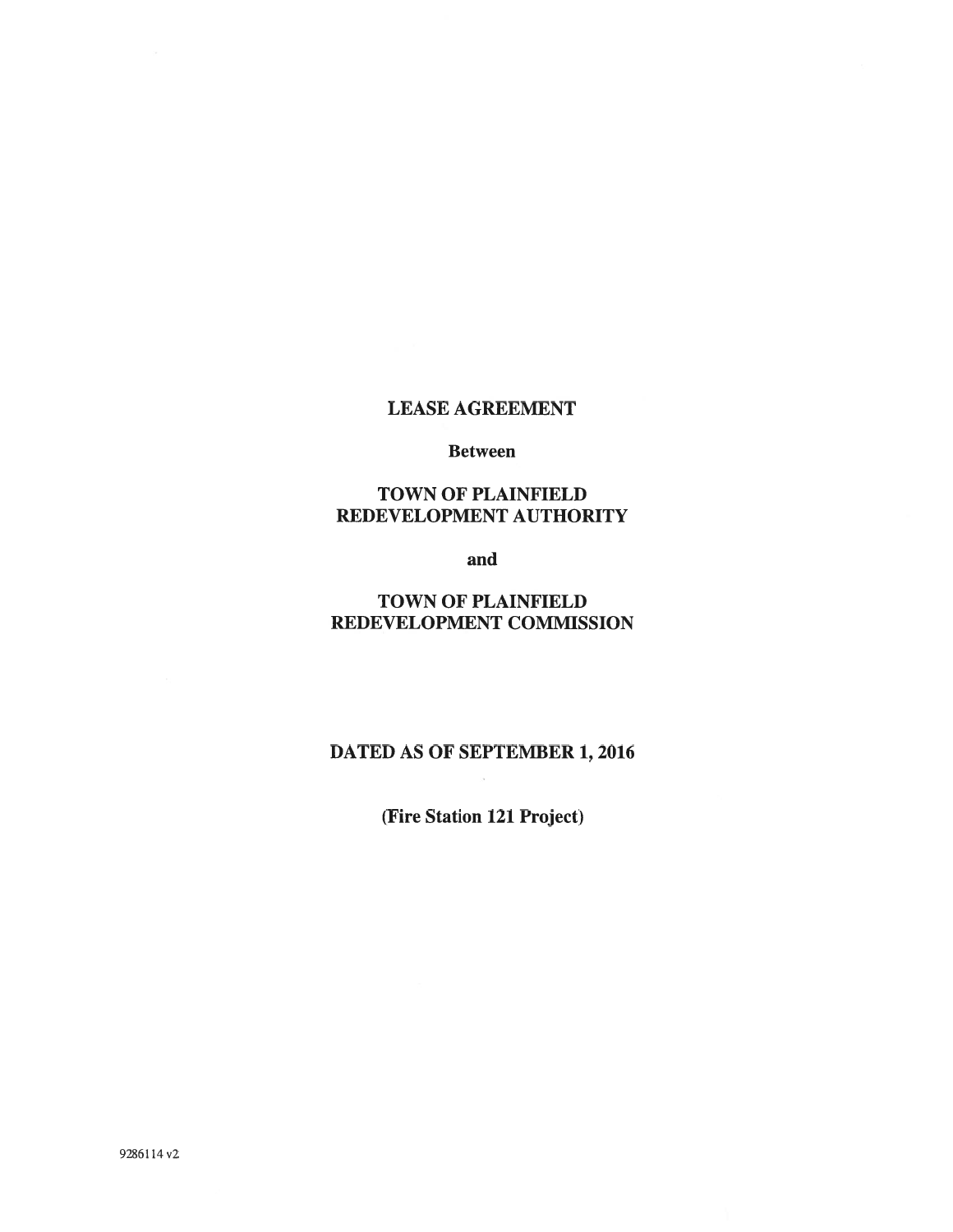#### LEASE AGREEMENT

This Lease Agreement (the "Lease") entered into as of September 1, 2016, between the PLAINFIELD REDEVELOPMENT AUTHORITY, <sup>a</sup> body corporate and politic organized and existing under Indiana Code 36-7-14.5 (the "Authority') and the PLAINFIELD REDEVELOPMENT COMMISSION, the governing body of the Town of Plainfield, Indiana Department of Redevelopment and the Redevelopment District of the Town of Plainfield, Indiana ("Lessee"), acting for and on behalf of the Town of Plainfield, Indiana (the "Town"),

#### WTTNESSETH:

Section 1. Definitions. The terms defined in this Section 1 shall for all purposes of this Lease have the meanings herein specified unless the context otherwise requires.

"2016 Bonds" means the Plainfield Redevelopment Authority Lease Rental Revenue Bonds of 2016 (Fire Station 121 Project).

"Act" means Indiana Code 36-7-14.5, as the same from time to time may be amended or supplemented.

"Allocation Fund" means the allocation fund for the Six Points Economic Development Area of Lessee authorized by Indiana Code 36-7-14-39 and previously created by the Town of Plainfield.

"Authority" means the Plainfield Redevelopment Authority, <sup>a</sup> body corporate and politic organized and existing under the Act, or if said Authority shall be abolished, the authority, board, body, instrumentality or agency succeeding to the principal functions thereof.

"Six Points TIP Allocation Fund" means the fund by that name authorized by Indiana Code 36-7-14-27 and continued by the Lease Resolution.

"Six Points TIP Lease Payment Account" means the account by that name created within the Allocation Fund by the Lease Resolution.

"Lease" means this Lease as the same may be amended, modified or supplemented by any amendments or modifications hereof or supplements hereto entered into in accordance with the provisions hereof.

"Leased Premises" shall mean the premises described in **Exhibit B** attached hereto.

"Lease Resolution" means the resolution of Lessee establishing funds for the paymen<sup>t</sup> of Lease Rentals.

"Lessee" means the Plainfield Redevelopment Commission, the governing body of the Town of Plainfield Department of Redevelopment and the Redevelopment District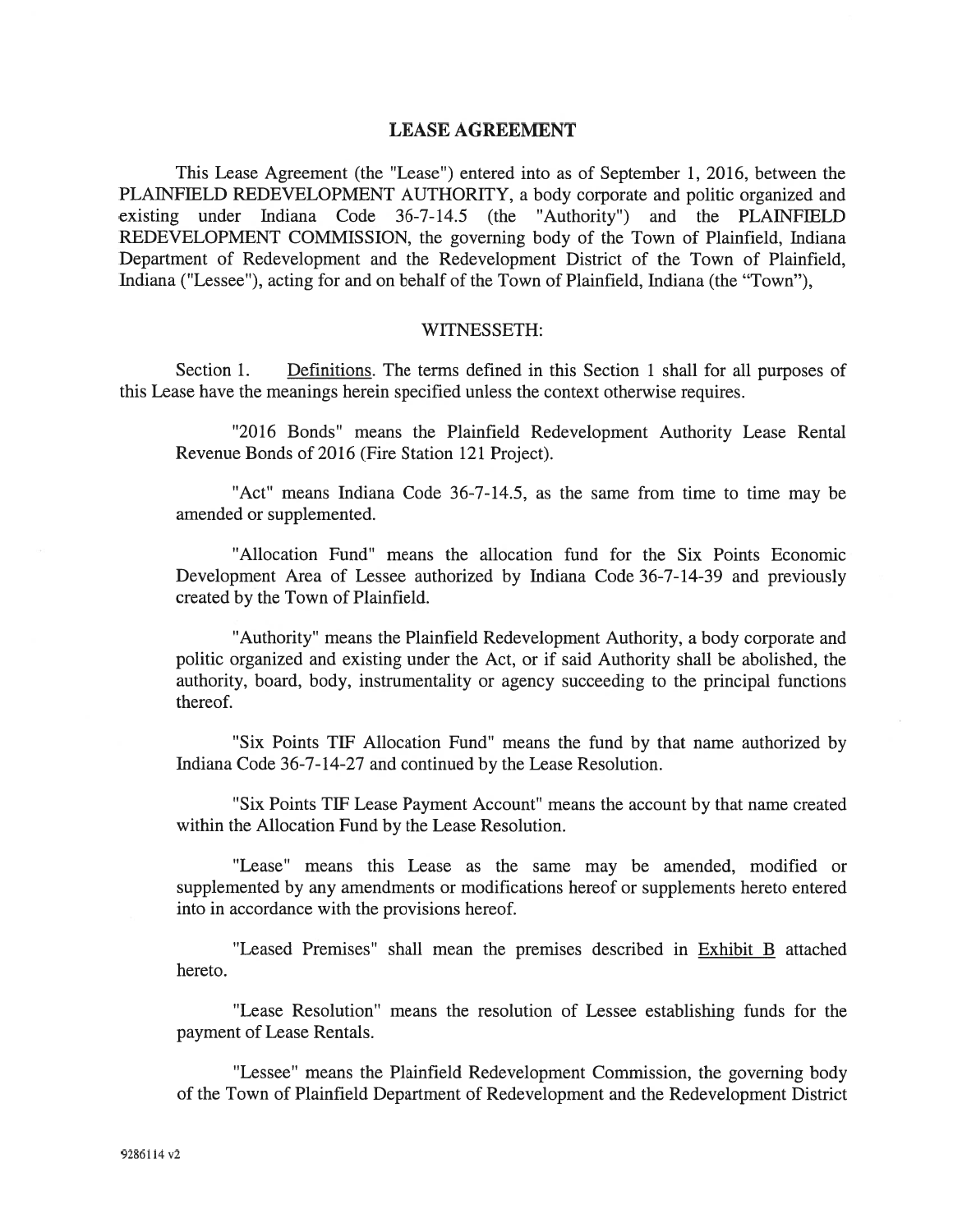of the Town of Plainfield, Indiana, or if said Commission shall be abolished, the commission, board, body or agency succeeding to the principal functions thereof.

"Permitted Encumbrances" means those items listed in Exhibit A attached hereto and any future (a) liens for taxes not then delinquent, (b) this Lease and the Trust Indenture, leases, subleases and other agreements permitted pursuan<sup>t</sup> to Section 13 hereof, (c) utility, access and other easements and rights-of-way, restrictions and exceptions that Lessee certifies will not interfere with or impair the Leased Premises, (d) any mechanics', laborers', materialmen's, suppliers' or vendors' lien or right in respec<sup>t</sup> thereof if paymen<sup>t</sup> is not ye<sup>t</sup> due and payable, and (e) such minor defects, irregularities, encumbrances, easements, rights-of-way and clouds on title as do not, in the opinion of the Trustee, materially impair the Authority's title or Lessee's use of the Leased Premises.

"Project" means the real estate (including all right-of-way easements contained therein) located in Hendricks County, Indiana, and the local public improvements constructed or to be constructed thereon by the Authority or its agent, all as more fully described in **Exhibit B** attached hereto. The Project, and the plans and specifications for the Project, may be changed and additional construction work may be performed and improvements may be purchased by the Authority, but only with the approval of Lessee, and only if such changes or modifications or additional construction work or improvements do not alter the character of the Project or reduce the value thereof. Any such additional construction work or additional improvements on the Leased Premises shall be par<sup>t</sup> of the Leased Premises. The above-mentioned plans and specifications have been filed with and approved by Lessee.

"Trust Indenture" means the Trust Indenture to be dated as of the first day of the calendar month, as determined by the President of the Authority prior to the sale of the 2016 Bonds, in which the 2016 Bonds are delivered to the purchaser or purchasers thereof, between the Authority and the Trustee, securing the 2016 Bonds.

"Trustee" means the financial institution selected to serve as trustee pursuan<sup>t</sup> to the Trust Indenture, and any successor trustee.

Any term not defined herein, which is defined in the Lease Resolution or in the Trust Indenture, shall have the meaning as defined in such resolution or agreement.

Section 2. Lease of Leased Premises. In consideration of the rentals and other terms and conditions herein specified the Authority does hereby lease, demise and let to Lessee the Leased Premises: TO HAVE AND TO HOLD the same with all rights, privileges, easements and appurtenances thereunto belonging, unto Lessee for <sup>a</sup> term not to exceed sixteen (16) years, beginning on the date the Project is completed and ready for use and ending on the date which is no more than sixteen (16) years thereafter. However, the term of this Lease shall terminate at the earlier of (a) the exercise of the option to purchase by Lessee and paymen<sup>t</sup> of the option price, or (b) the paymen<sup>t</sup> or defeasance of all obligations of the Authority incurred (i) to finance the cost of the Project, (ii) to refund such obligations, or (iii) to refund such refunding obligations. The Authority hereby represents that it is possessed of, or will acquire, <sup>a</sup> good and indefeasible estate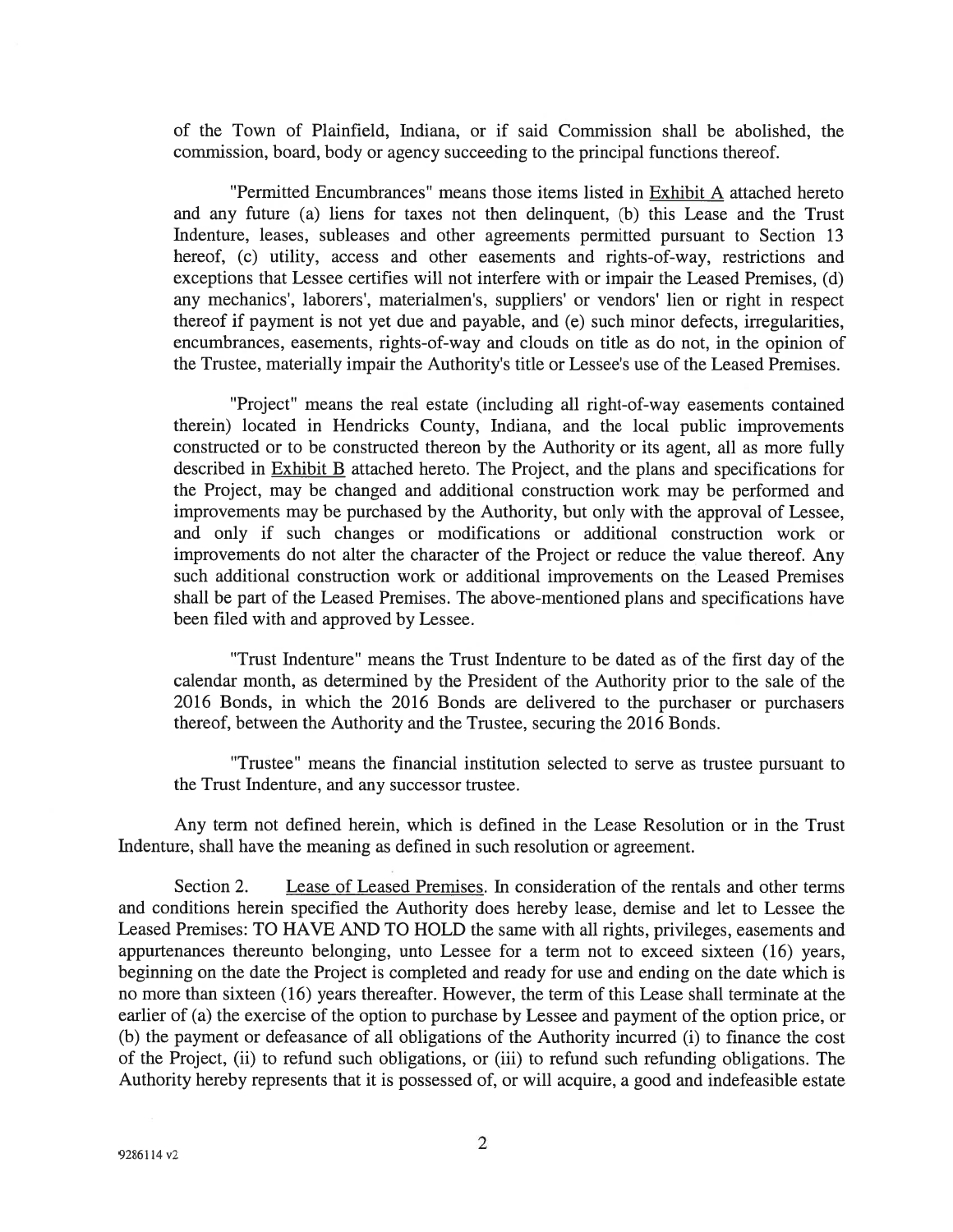in fee simple or an insurable right-of-way easement subject only to Permitted Encumbrances, to the Leased Premises, and the Authority warrants and will defend the same against all claims whatsoever not suffered or caused by the acts or omissions of Lessee.

Notwithstanding the foregoing, the Leased Premises may be amended to add additional property to the Leased Premises or remove any portion of the Leased Premises, provided however, following such amendment, the rental payable under this Lease shall be based on the value of the portion of the Leased Premises which is available for use, and the rental payments due under this Lease shall be in amounts sufficient to pay when due all principal of and interest on all outstanding 2016 Bonds.

The Authority and Lessee agree that in the event the Leased Premises are damaged or destroyed or are otherwise unavailable for use by Lessee, the Authority will substitute other public improvements which are of similar value as the Leased Premises, which substitute improvements shall then constitute the Leased Premises under the Lease.

Section 3. Rental Payments. (a) During the term of this Lease, Lessee agrees to pay rental for said premises as set forth in Section 4 hereof ("Lease Rentals"). Such rental shall be paid from the Six Points TIP Lease Payment Account and such other accounts and subaccounts as the Lessee may hereafter establish. All Lease Rentals payable under the terms of this Lease shall be paid to the Trustee or to such other bank or trust company as may from time to time succeed the Trustee under the Trust Indenture. All payments so made shall be considered as payments to the Authority of the Lease Rentals payable hereunder. Lessee shall receive credit for any 2016 Bond maturing within seven (7) days of the date of the lease rental payment, at the face value thereof, which Lessee acquires and delivers to the Trustee as <sup>a</sup> par<sup>t</sup> of its lease rental payment.

Lessee desires and intends to pledge Tax Increment (as defined the Lease Resolution) to the 2016 Bonds, which pledge shall be on parity with the pledge of Tax Increment with respec<sup>t</sup> to the (i) \$1,545,000 Town of Plainfield, Indiana Tax Increment Revenue Bonds of 2003 dated September 16, 2003, and (ii) \$8,990,000 Town of Plainfield, Indiana Taxable Economic Development Revenue Bonds, Series 2003 (Galyan's Project), dated September 16, 2003, and with any future pledges of the Tax Increment in connection with the issuance and sale of additional bonds payable from the Tax Increment.

(b) As additional rental, Lessee agrees to pay all fees, charges and reimbursement of expenses of the Trustee under the Trust Indenture and all prudent charges and expenses of the Authority incurred in the performance of its obligations hereunder.

Section 4. Rental Payment Dates and Amounts. The first semiannual Lease Rental installment shall commence on the later of the date of completion of the Project or January 15, 2019. Lessee is legally permitted to pay Lease Rentals only for portions of the Leased Premises and the Project complete and ready for use and occupancy. Thereafter such Lease Rentals shall be payable in advance in semiannual installments on January 15 and July 15 of each year. The last semiannual Lease Rental paymen<sup>t</sup> due before the expiration of this Lease shall be adjusted to provide for Lease Rental at the amount specified above for the applicable semiannual period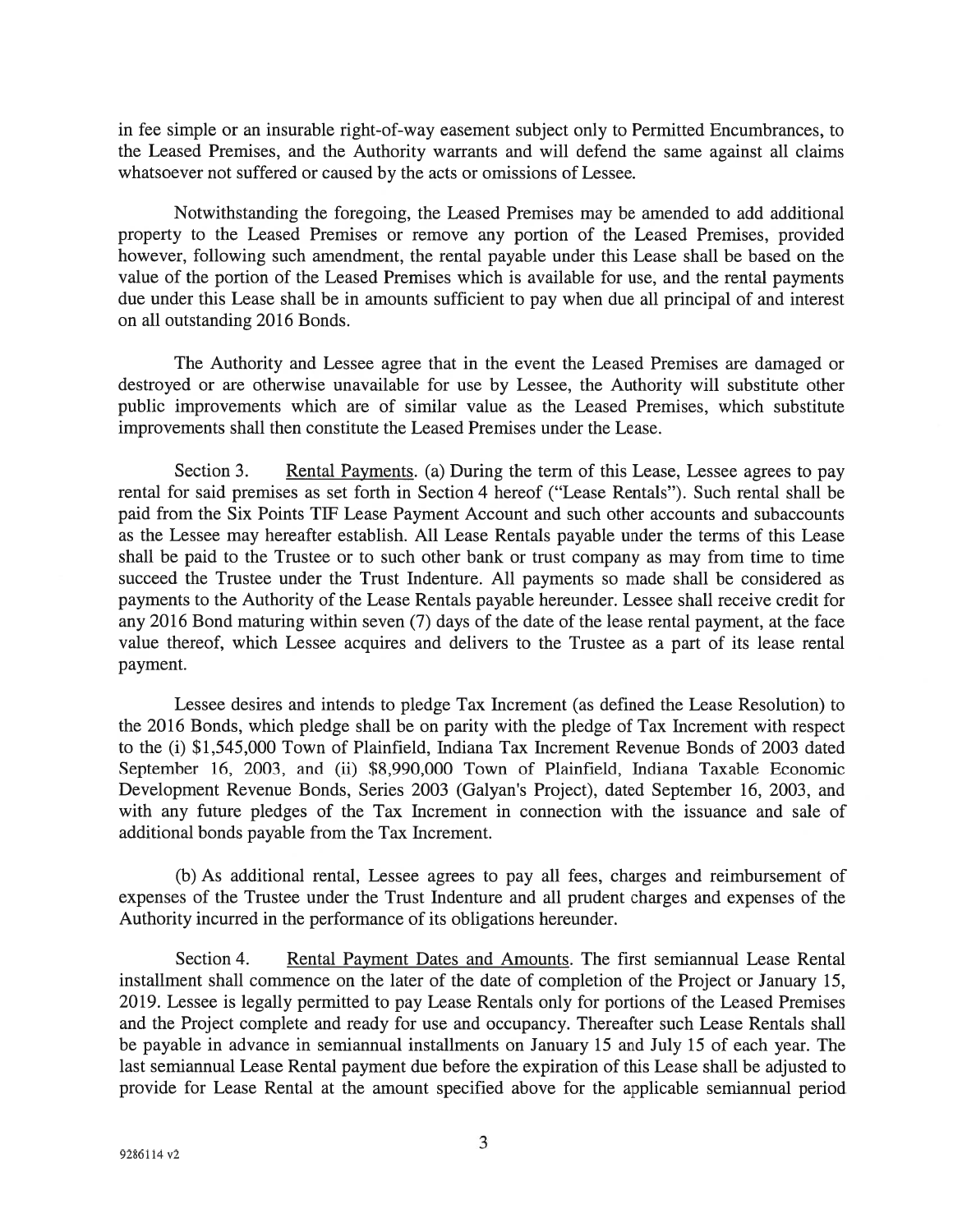prorated from the date such installment is due to the date of the expiration of this Lease (without taking into account any subsequent early termination of this Lease pursuan<sup>t</sup> to Section 2 hereof).

After the sale of the 2016 Bonds issued by the Authority to pay the cost of acquiring the Leased Premises, the annual installment of Lease Rentals for the Leased Premises for each twelve-month period ending on each February 1 (each an "Annual Period") shall be reduced to an amount equal to (a) the multiple of \$1,000 next higher than the sum of principal and interest due on the 2016 Bonds in such Annual Period, plus (b) an additional Five Thousand Dollars (\$5,000.00). Such amount of reduced annual rental shall be endorsed on this Lease at the end hereof by the parties hereto as soon as the same can be done after the sale of said 2016 Bonds, and such endorsement shall be recorded as an addendum to this Lease.

Lessee will not take any action or fail to take any action that would result in the loss of the exclusion from gross income for federal tax purposes of interest on the 2016 Bonds pursuan<sup>t</sup> to Section  $103(a)$  of the Internal Revenue Code of 1986, as amended (the "Code"), as in effect on the date of delivery of the 2016 Bonds, nor will Lessee act in any manner which would adversely affect such exclusion. Lessee further covenants that it will not make any investment or do any other act or thing during the period that any Bond is outstanding hereunder which would cause any Bond to be an "arbitrage bond" within the meaning of Section 148 of the Code and the regulations thereunder as in effect on the date of delivery of the 2016 Bonds. All officers, members, employees and agents of Lessee are authorized and directed to provide certifications of facts and estimates that are material to the reasonable expectations of Lessee as of the date the 2016 Bonds are issued and to enter into covenants on behalf of Lessee evidencing Lessee's commitments made herein.

Section 5. Abatement of Rent. In the event that all or a portion of the Leased Premises shall be damaged or destroyed so as to render the damaged or destroyed portion of the Leased Premises unfit for its intended use, it shall then be the obligation of the Authority to restore and reconstruct the damaged or destroyed portion of the Leased Premises as promptly as may be done, unavoidable strikes and other causes beyond the control of the Authority excepted, if, in the opinion of an independent registered architect, registered engineer, construction manager or contractor selected by Lessee and acceptable to the Trustee, (i) the cost of such restoration or reconstruction does not exceed the amount of the proceeds received by the Authority from the insurance provided for in Section 9 hereof plus other moneys available therefor and (ii) such restoration or reconstruction can be completed within the period of time covered by the rental value insurance provided for in Section 9 hereof. If either or both conditions shall not exist, the proceeds received from the insurance provided for in Section 9 hereof shall be applied to the option to purchase price provided for in Section 14 hereof. The rental shall be abated pro rata for the period during which the damaged or destroyed portion of the Leased Premises is unfit for its intended use.

Section 6. Net Lease. It is expressly understood and agreed that this Lease shall be what is known as a net lease  $(i.e.,$  the rent being absolutely net to the Authority and that all other expenses in connection with the Leased Premises and the Project of any nature whatsoever shall be those of Lessee) and that during the lease term Lessee shall be obligated to pay as its expenses without reimbursement from the Authority all costs of taxes and assessments, if any, and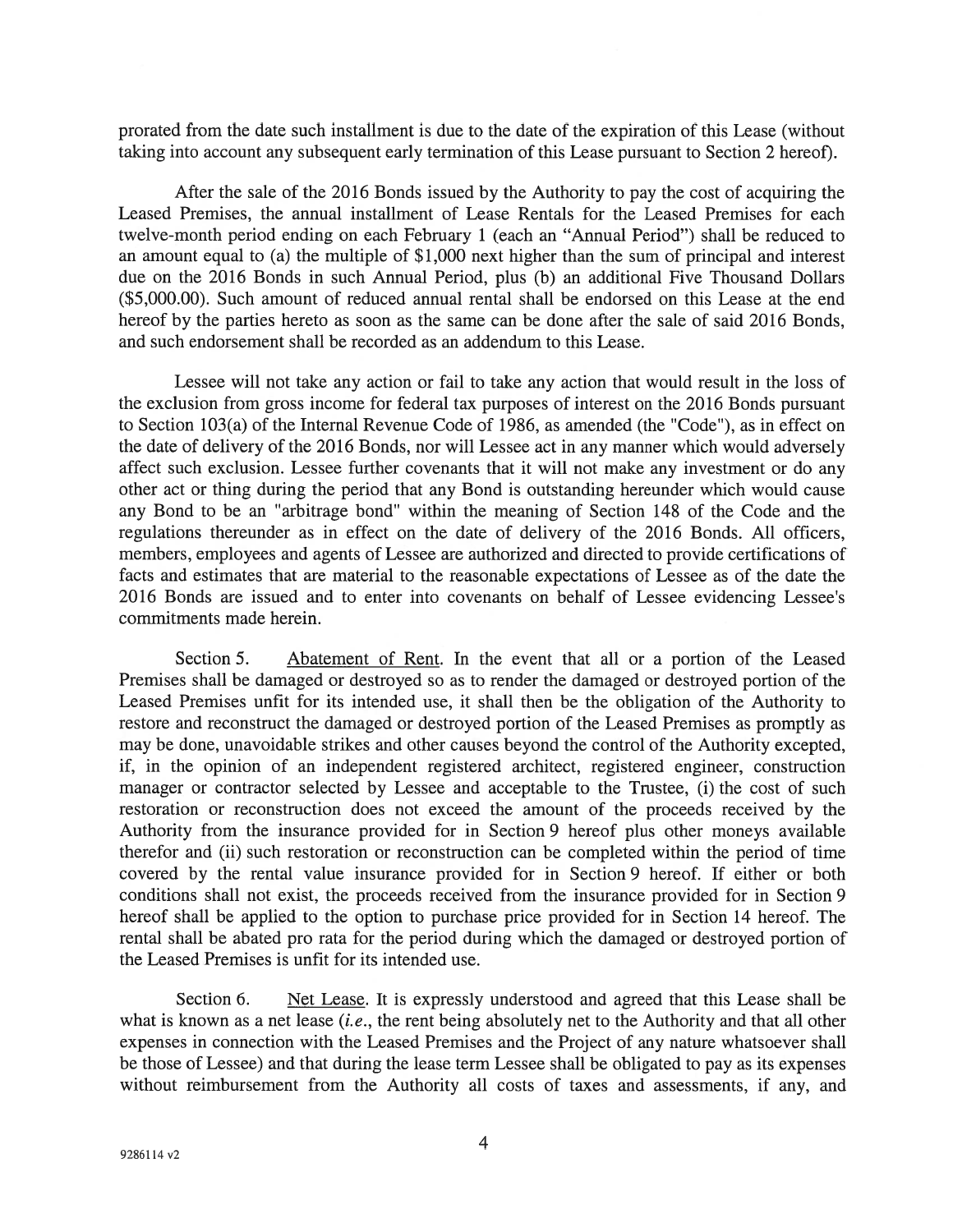maintenance, operation and use in connection with or relating to the Leased Premises, including, but not limited to, all costs and expenses of all services, repair or replacement of all parts of the Leased Premises and the Project or improvements of the Leased Premises and the Project.

Section 7. Nonliability of Authority. The Authority shall not be liable for damage caused by hidden defects or failure to keep the Project in repair and shall not be liable for any damage done or occasioned by or from plumbing, gas, water, or other pipes or the bursting or leaking of plumbing or heating fixtures in connection with said premises, nor for damage occasioned by water, snow or ice. The Authority shall not be liable for any injury to Lessee or any sublessee of Lessee or any other person which injury occurs on, in or about the Leased Premises howsoever arising. The Authority shall not be liable for damage to Lessee's property or to the property of any sublessee of Lessee or of any other person which may be located in, upon or about the Leased Premises.

Section 8. Alterations. Lessee shall have the right, without the consent of the Authority, to make all alterations, modifications and additions and to do all improvements it deems necessary or desirable to the Leased Premises, which do not reduce the rental value of the Leased Premises.

Section 9. Insurance. To the extent commercially available, Lessee, at its own expense, will, during the full term of the Lease, keep the Leased Premises and the Project insured against physical loss or damage, however caused, with such exceptions as are ordinarily required by insurers of properties of <sup>a</sup> similar type, in good and responsible insurance companies acceptable to the Authority. If available, such insurance shall be in an amount at least equal to the greater of (i) the option to purchase price or (ii) one hundred percen<sup>t</sup> (100%) of the full replacement cost of such Leased Premises and the Project as certified by <sup>a</sup> registered architect, registered engineer or professional appraisal engineer, selected by the Authority with the approval of the Trustee, on the effective date of this Lease and on or before the first day of the anniversary date of this Lease of each year thereafter; provided that such certification shall not be required so long as the amount of such insurance shall be in an amount at least equal to the option to purchase price. Such appraisal may be based upon <sup>a</sup> recognized index of conversion factors. In no event shall the insurance be in an amount which causes Lessee to be <sup>a</sup> co-insurer for the Leased Premises and the Project. Such insurance may contain <sup>a</sup> provision for <sup>a</sup> deductible in an amount not exceeding Twenty-Five Thousand Dollars (\$25,000). Lessee agrees to pay the deductible amount of any loss to the Authority. A blanket public institutional property insurance form may be used if:

(a) the insurance on the Leased Premises and the Project is not less than the amount required by this Section 9;

(b) Lessee subordinates its claim for damage or destruction to other buildings or improvements to claims for damage or destruction of the Leased Premises and the Project; and

(c) the insurance proceeds related to damage to or destruction of the Leased Premises and the Project are payable to the Trustee.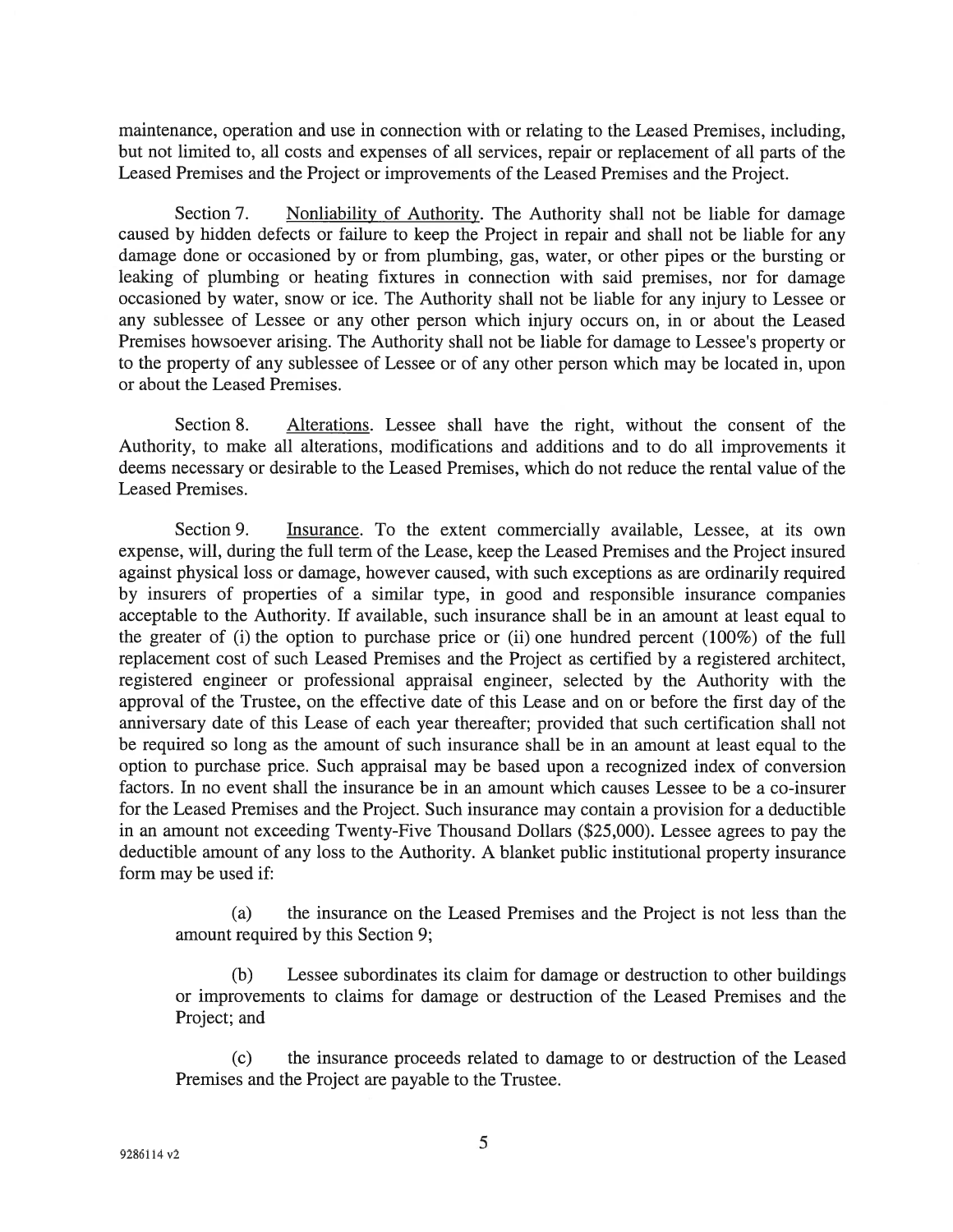During the full term of this Lease, to the extent commercially available and economically feasible, Lessee will also, at its own expense, maintain rental or rental value insurance in an amount at least equal to the full rental specified in Section 4 hereof for <sup>a</sup> period of two (2) years against physical loss or damage of the type insured against pursuan<sup>t</sup> to the preceding requirements of this Section 9. Such policies shall be for the benefit of and shall be made payable to the Trustee.

Section 10. Use of Insurance and Condemnation Proceeds. Proceeds of insurance against damage to or destruction of the Leased Premises or the Project or proceeds of any condemnation of the Leased Premises or the Project shall be paid to and held by the Trustee and used to pay for reconstruction or replacement of the Leased Premises or the Project in accordance with plans approved by the Authority and Lessee, unless Lessee elects to exercise its option to purchase.

Section 11. Liability Insurance. Lessee shall, to the extent commercially available and economically feasible, at all times during the full term of this Lease, keep in effect, public liability and property damage insurance, insuring Lessee, the Authority and the Trustee in amounts customarily carried for similar properties.

Section 12. General Insurance Provisions. All insurance policies required by Sections 9 and 11 hereof, shall be with insurance companies rated B+ or better by A.M. Best Company (or <sup>a</sup> comparable rating service if A.M. Best Company ceases to exist or rate insurance companies), and shall be countersigned by an agen<sup>t</sup> of the insurer who is <sup>a</sup> resident of the State of Indiana, and such policies, or copies thereof, and the certificate of the architect or engineer referred to in Section 9 hereof shall be deposited with the Authority and the Trustee. If, at any time, Lessee fails to maintain insurance in accordance with Sections 9 and 11 hereof, such insurance may be obtained by the Authority, or may be obtained by the Trustee, and the amount paid for such insurance shall be added to the amount of rental payable by Lessee under this Lease; provided, however, that neither the Authority nor the Trustee shall be under any obligation to obtain such insurance, and any action or non-action of the Authority or the Trustee in this regard shall not relieve Lessee of any consequences of <sup>a</sup> default in failing to obtain such insurance.

Section 13. General Covenants. Lessee shall not assign this Lease. Lessee covenants that, excep<sup>t</sup> for Permitted Encumbrances, it will not encumber the Leased Premises or the Project, or permit any encumbrance to exist thereon, and that it shall use and maintain the Leased Premises and the Project in accordance with the laws and ordinances of the United States of America, the State of Indiana and all other proper governmental authorities. The Authority agrees that it will, at the reques<sup>t</sup> of Lessee, execute and deliver to or upon the order of Lessee such instrument or instruments as may be reasonably required by Lessee in order to subject the Leased Premises or the Project, or the Authority's interest therein, to such encumbrances as shall be specified in such reques<sup>t</sup> and as shall be permitted by the provisions of this Section 13 or otherwise by the definition of "Permitted Encumbrances."

Section 14. Option to Purchase. The Authority hereby grants Lessee the right and option, on any rental paymen<sup>t</sup> date, upon thirty (30) days' written notice to the Authority, to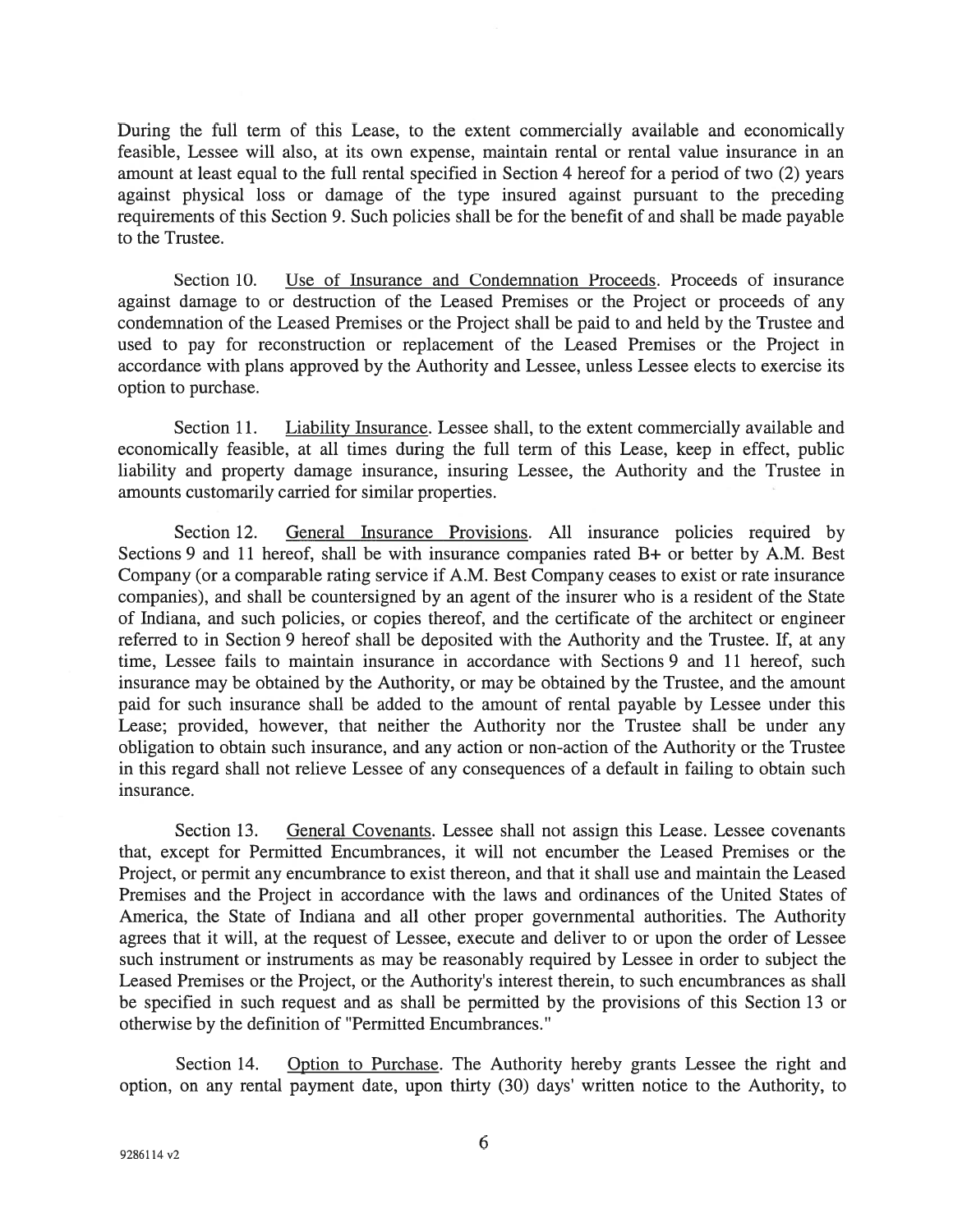purchase the Leased Premises at <sup>a</sup> price equal to the amount required to enable the Authority to provide for the redemption of all outstanding 2016 Bonds, all premiums payable on the redemption thereof, and accrued and unpaid interest, and to pay the cost of redeeming the 2016 Bonds.

Upon reques<sup>t</sup> of Lessee, the Authority agrees to furnish an itemized statement setting forth the amounts required to be paid by Lessee on the next rental paymen<sup>t</sup> date in order to purchase the Leased Premises in accordance with the preceding paragraph.

If Lessee exercises its option to purchase, Lessee shall pay to the Trustee that portion of the purchase price which is required to provide for the paymen<sup>t</sup> of all the 2016 Bonds, including all premiums payable on the redemption thereof, accrued and unpaid interest thereon and the costs of redemption thereof. Such paymen<sup>t</sup> shall not be made until the Trustee gives to Lessee <sup>a</sup> written statement that such amount will be sufficient to retire all 2016 Bonds, including all premiums payable on the redemption thereof and accrued and unpaid interest.

The remainder of such purchase price, if any, shall be paid by Lessee to the Authority. Nothing herein contained shall be construed to provide that Lessee shall be under any obligation to purchase the Leased Premises, or under any obligation in respec<sup>t</sup> to any creditors or bondholders of the Authority.

If Lessee has not exercised its option to purchase the Leased Premises at the expiration of the term of the Lease and upon the full discharge and performance by Lessee of its obligations under this Lease, the Authority shall execute <sup>a</sup> deed of the Leased Premises to Lessee conveying good and merchantable title thereto, subject only to Permitted Encumbrances.

Section 15. Defaults. If Lessee shall (a) default in the payment of any rentals or other sums payable to the Authority hereunder, or in the paymen<sup>t</sup> of any other sum herein required to be paid to the Authority, (b) fail to comply with the terms set forth in the Lease Resolution, or (c) default in the observance of any other covenant, agreemen<sup>t</sup> or condition hereof (and such default under clause (c) shall continue for ninety (90) days after written notice to correct the same), then, in any of such events, the Authority may proceed to protect and enforce its rights, either at law or in equity, by suit, action, mandamus or other proceedings, whether for specific performance of any covenant or agreemen<sup>t</sup> contained herein or for the enforcement of any other appropriate legal or equitable remedy.

Section 16. Notices. Whenever either party shall be required to give notice to the other under this Lease, it shall be sufficient service of such notice to deposit the same in the United States mail, in an envelope duly stamped, registered and addressed to the other party at its last known place of business. A copy of any notice shall be mailed by first-class mail to the Trustee at its last known place of business.

Section 17. Construction of Covenants. All provisions contained herein shall be construed in accordance with the provisions of the Act and to the extent of inconsistencies, if any, between the covenants and agreements in this Lease and the provisions of the Act, the provisions of said Act shall be deemed to be controlling and binding upon the parties.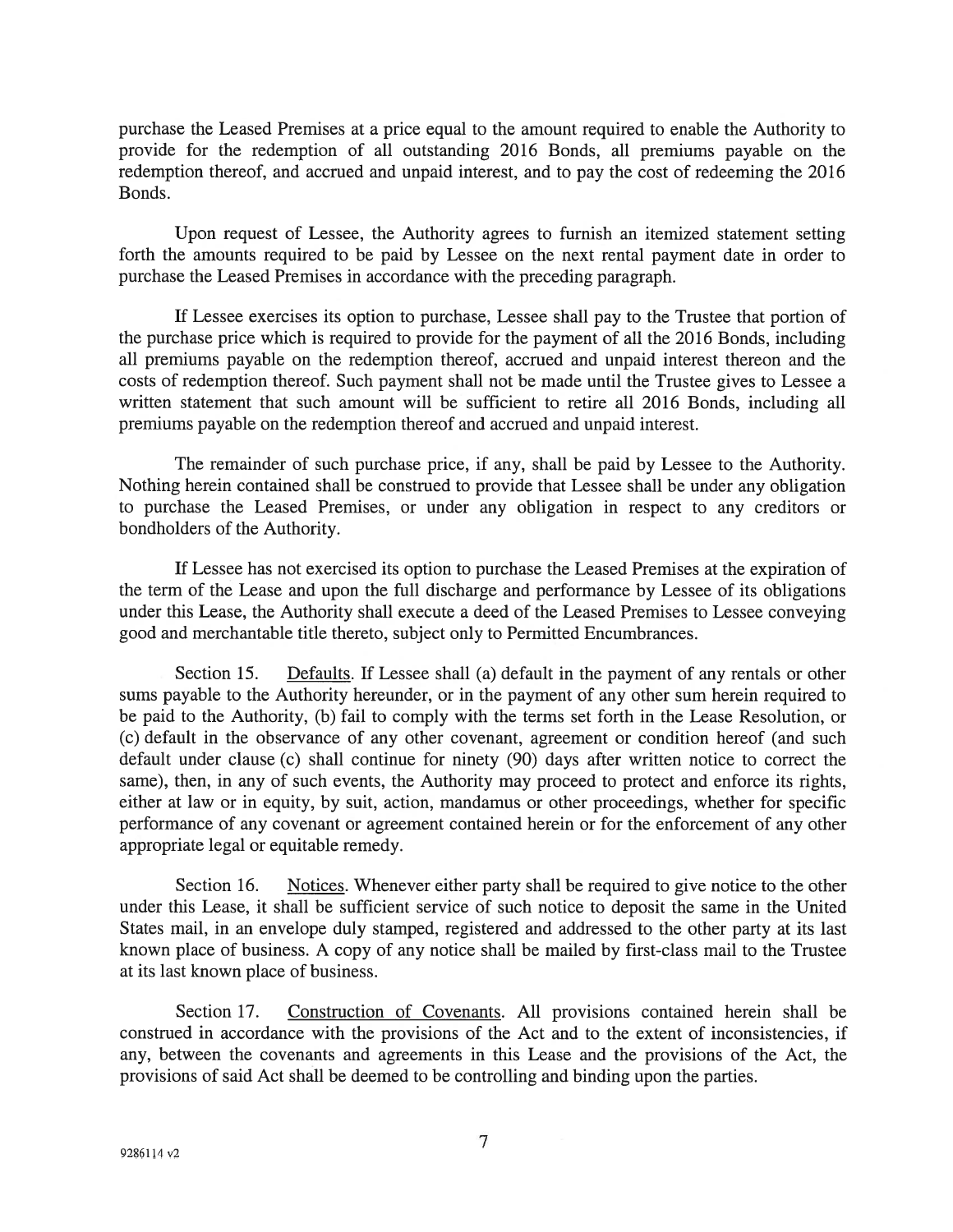Section 18. Successors or Assigns. All covenants of this Lease, whether by the Authority or Lessee, shall be binding upon the successors and assigns of the respective parties hereto.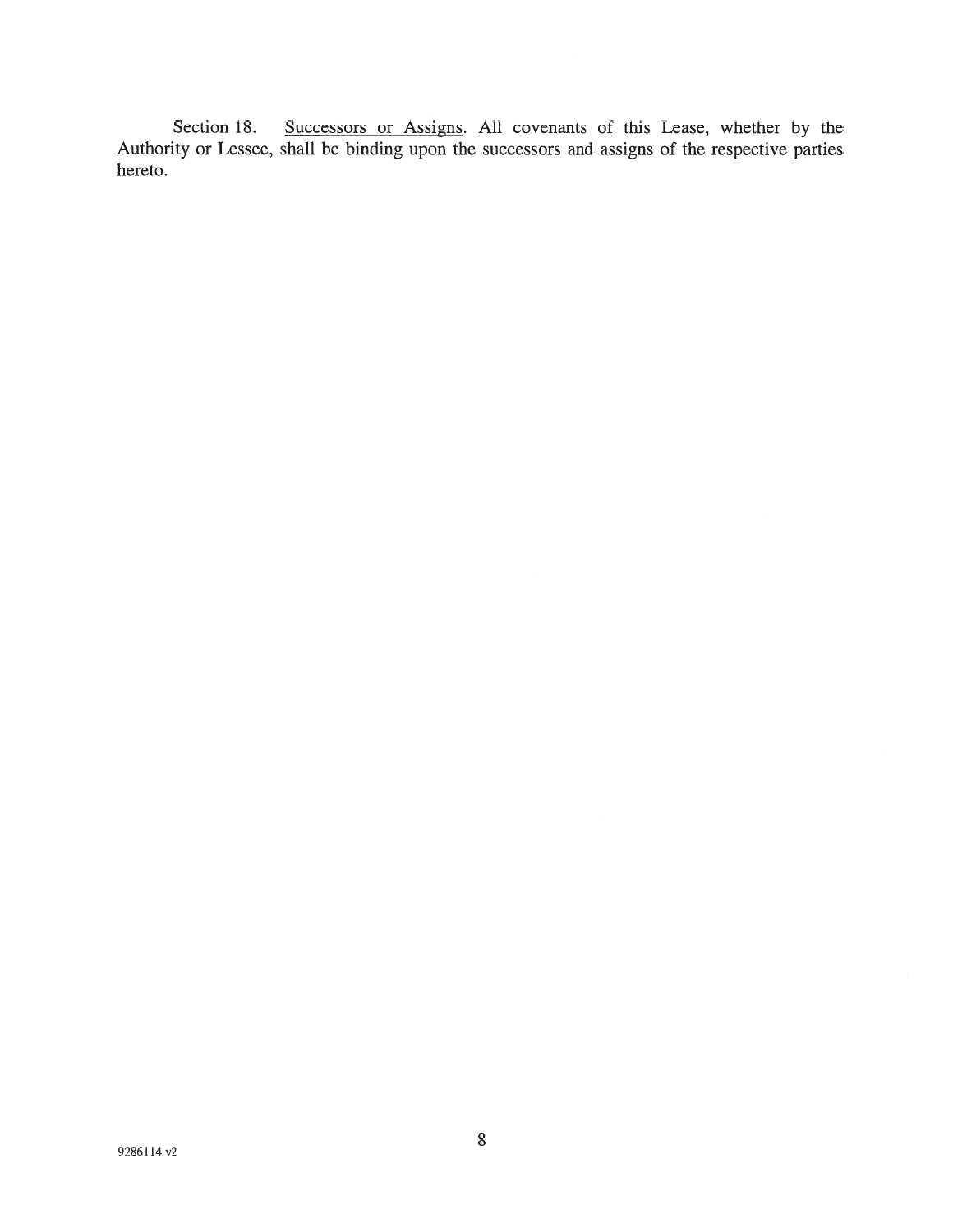IN WITNESS WHEREOF, the parties hereto have caused this Lease Agreement to be executed for and on their behalf as of the day and year first hereinabove written.

> TOWN OF PLAINFIELD REDEVELOPMENT AUTHORITY

By:  $\triangle A \triangle L$   $\triangle W$ Steven A. Eichenberger, President

ATTEST unelleler  $\mu$ 

John Himmelheber, Secretary

TOWN OF PLALNFIELD REDEVELOPMENT **COMMISSION** 

By:  $MULA \times QAD$ 

Stan Bassett, President

ATTEST: Krew C. Here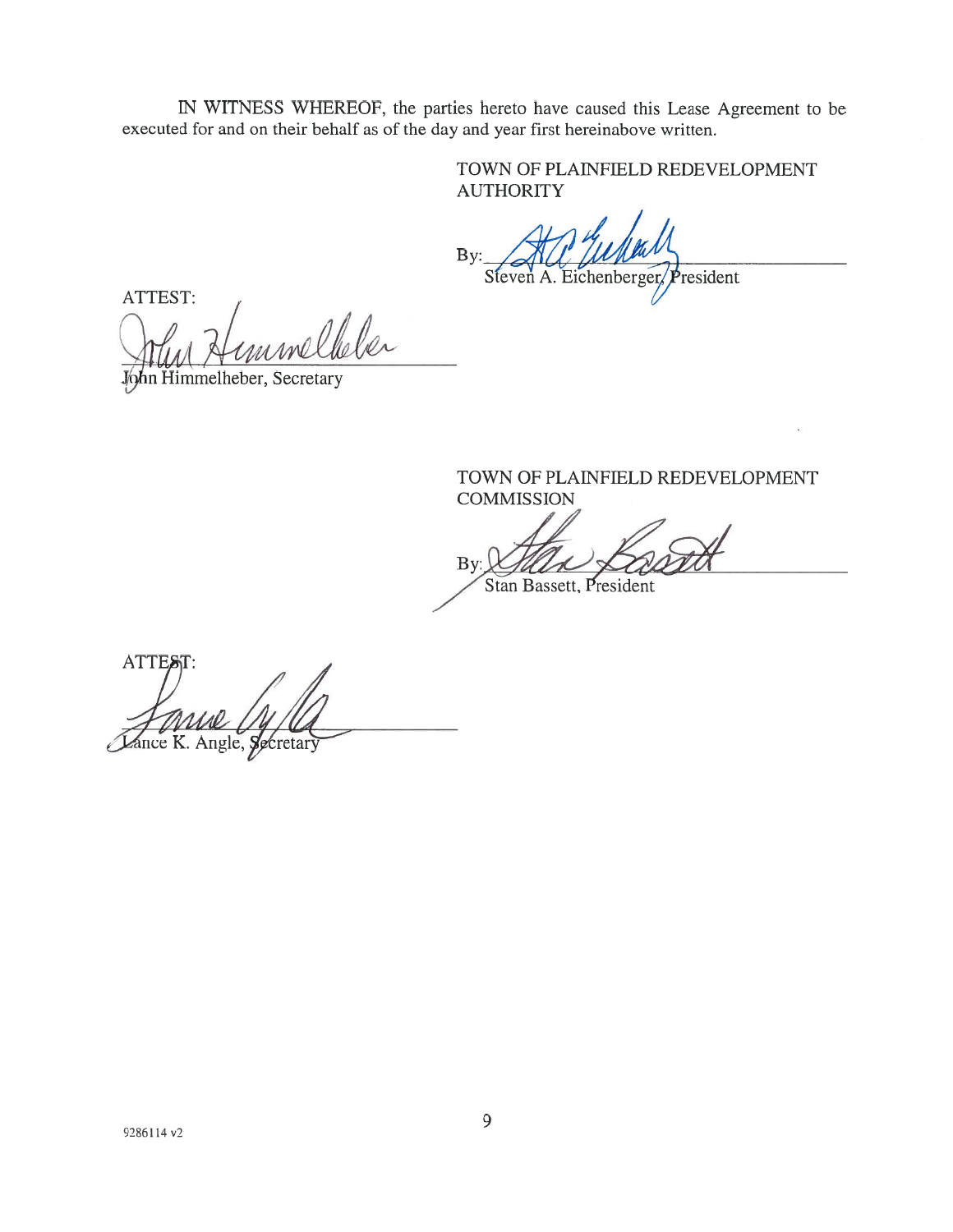## STATE OF INDIANA (1) ) SS: COUNTY OF HENDRICKS)

Before me, the undersigned, <sup>a</sup> Notary Public in and for said State, personally appeared Steven A. Eichenberger and John Himmeiheber, personally known by me to be the President and Secretary, respectively, of the Town of Plainfield Redevelopment Authority, and acknowledged the execution of the foregoing Lease Agreement for and on behalf of said Authority.

WITNESS my hand and Notarial Seal this  $2 \alpha t^{l}$  day of  $\frac{\mu_{l}}{l}$ , 2016.



My commission expires on:  $\mathcal{Q}_{\text{Andra}}$   $K \boxtimes_{\text{gcd}}$  $2 \cdot 76 - 6$  (Printed Signature)

I am <sup>a</sup> resident of  $Hendr\partial \alpha$  County, Indiana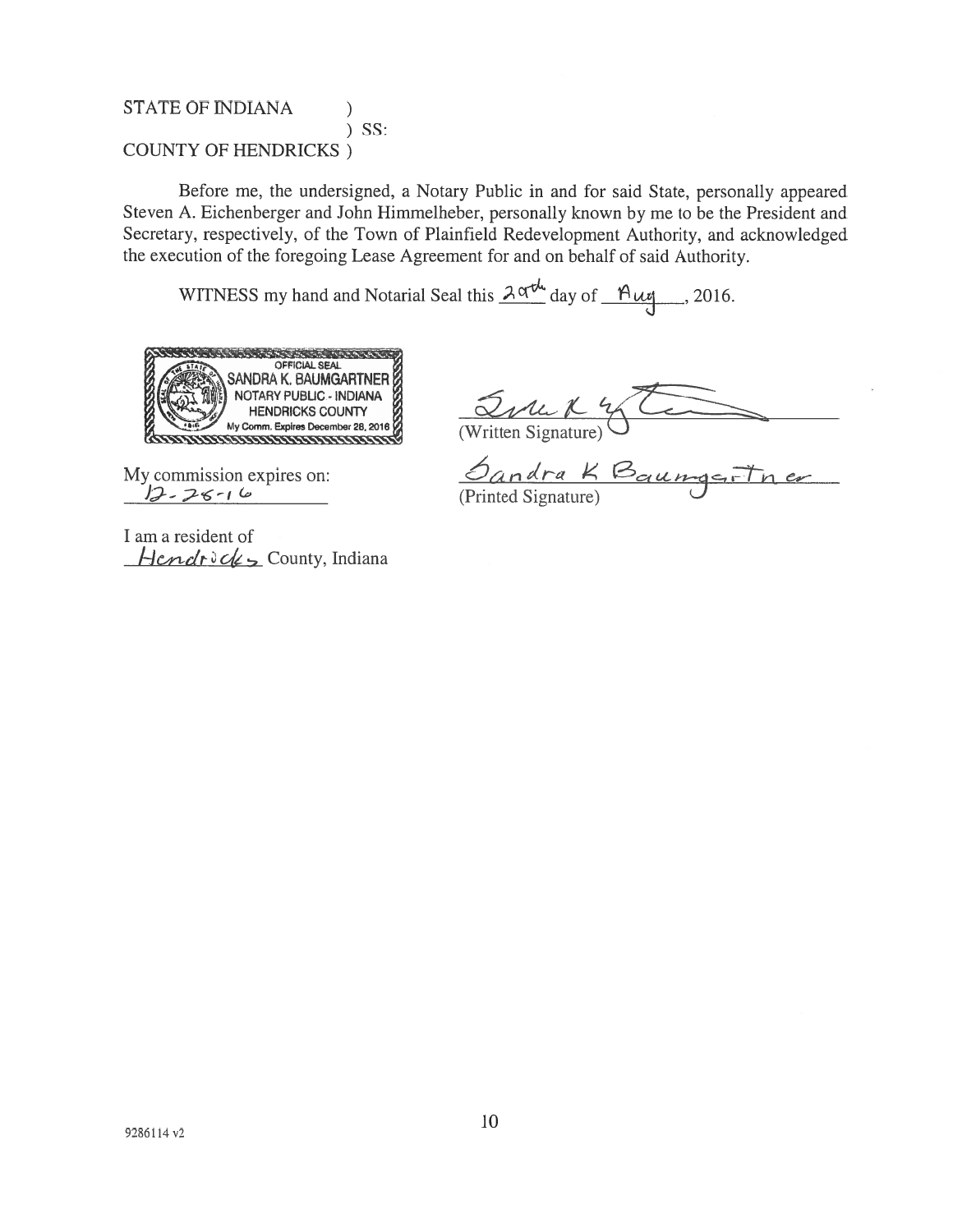### STATE OF INDIANA ) SS: COUNTY OF HENDRICKS)

Before me, the undersigned, <sup>a</sup> Notary Public in and for said State, personally appeared Stan Bassett and Lance K. Angle, personally known by me to be the President and Secretary, respectively, of the Town of Plainfield Redevelopment Commission, and acknowledged the execution of the foregoing Lease Agreement for and on behalf of said Commission.

WITNESS my hand and Notarial Seal this  $\frac{\partial \mathcal{A}}{\partial \mathcal{A}}$  day of  $\frac{\partial \mathcal{A}}{\partial \mathcal{A}}$ ., 2016.



Quel 4

— 2 6 I -

My commission expires on:  $\partial a \wedge d \circ e \nmid \leq \beta a \vee e$ (Printed Signature)

I am <sup>a</sup> resident of  $H$ enclicks County, Indiana

This instrument was prepared by Andrew A. Kleiman, Benesch, Friedlander, Coplan & Aronoff LLP, One American Square, Suite 2300, Indianapolis, Indiana 46282.

I affirm, under the penalties for perjury, that I have taken reasonable care to redact each Social Security number in this document, unless required by law. Andrew A. Kleiman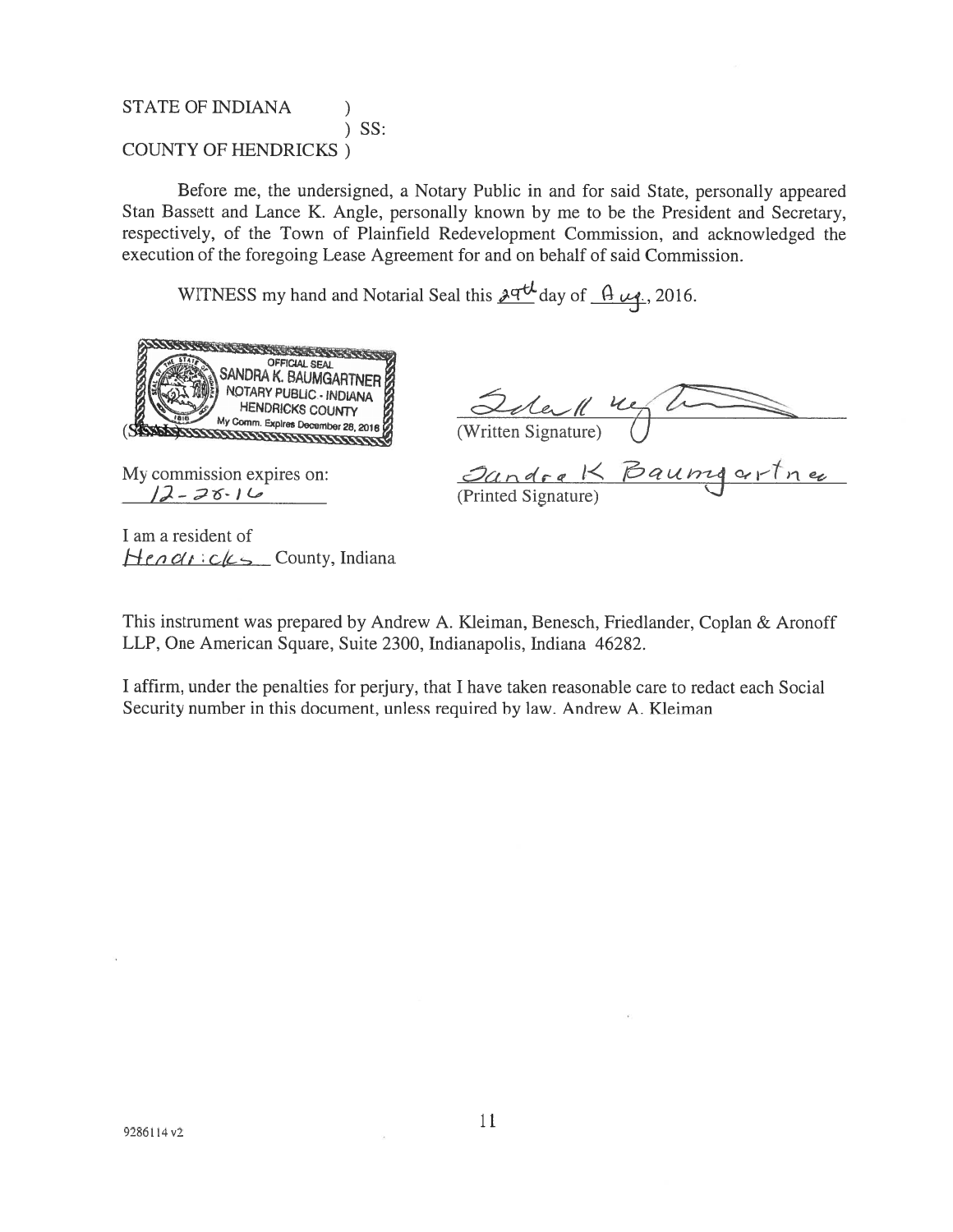## EXHIBIT A

# PERMITTED ENCUMBRANCES

The encumbrances and exceptions to the title which would be set forth in <sup>a</sup> Commitment for Title Insurance covering the real estate and improvements thereon which are subject to the Lease Agreement to be provided at the time the 2016 Bonds are delivered.